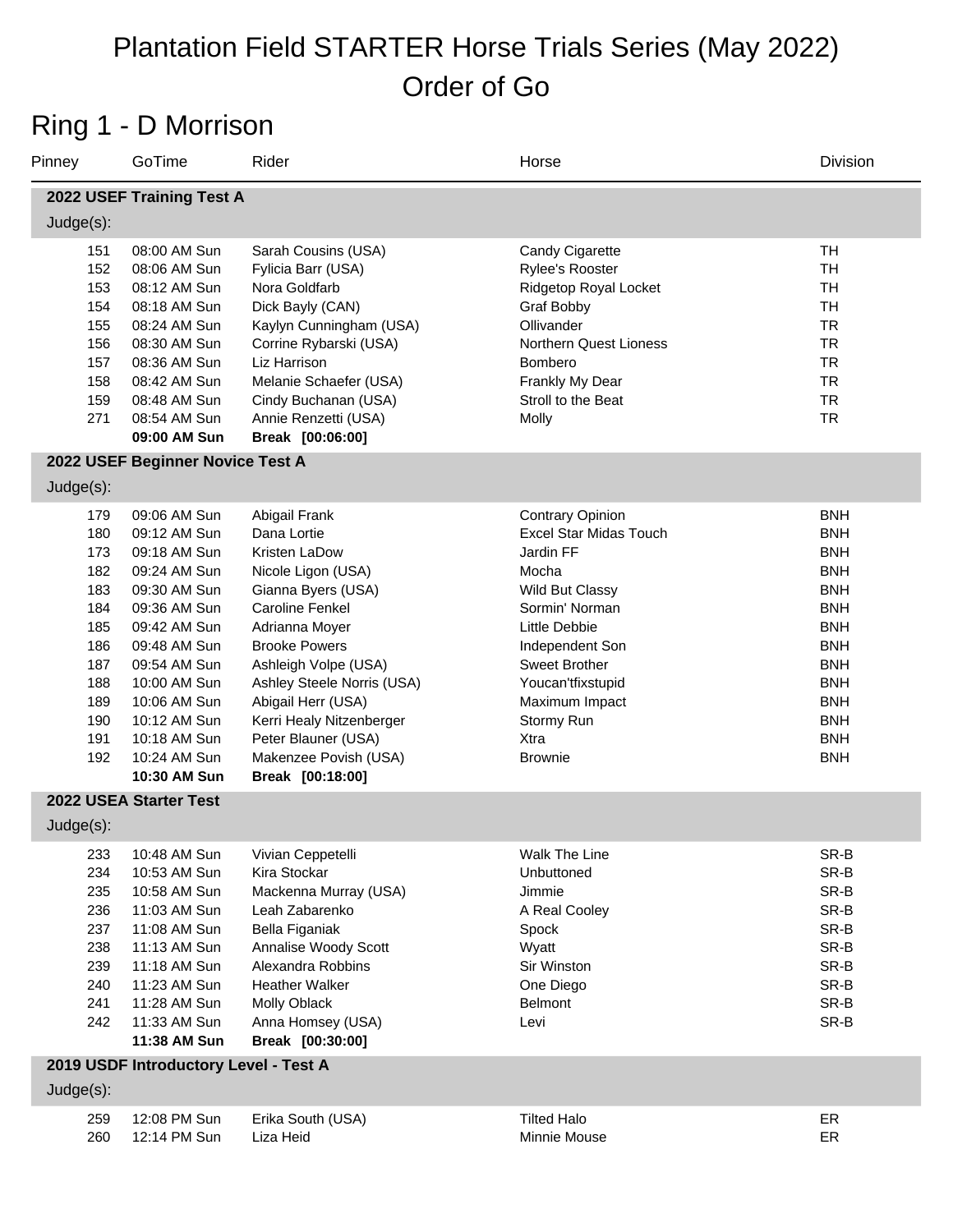## Ring 1 - D Morrison

| Pinney | GoTime         | Rider                | Horse                      | Division |
|--------|----------------|----------------------|----------------------------|----------|
| 261    | 12:20 PM Sun   | Leigh Oblack         | Tally Ho                   | ER.      |
| 262    | 12:26 PM Sun   | Adlai Kaplan (USA)   | <b>Balius Drumcolligan</b> | ER       |
| 263    | 12:32 PM Sun   | Daniel Reiter        | Homer                      | ER.      |
| 264    | 12:38 PM Sun   | Mary MacLachlan      | Jagger                     | ER.      |
| 265    | 12:44 PM Sun   | <b>Haley Sweet</b>   | <b>Nautical Nonsense</b>   | ER.      |
| 266    | 12:50 PM Sun   | Katie Dougherty      | Heza Pretty Zippo          | ER.      |
| 267    | 12:56 PM Sun   | Deidra Slough (USA)  | Deanfield Ice Queen        | ER.      |
| 268    | 01:02 PM Sun   | <b>Riley Richman</b> | Little Chaos               | ER.      |
| 269    | $01:08$ PM Sun | Catherine Oblack     | Leroy                      | ER.      |
| 270    | 01:14 PM Sun   | Darby Reinbold (USA) | Good Graces AKA Grace      | ER.      |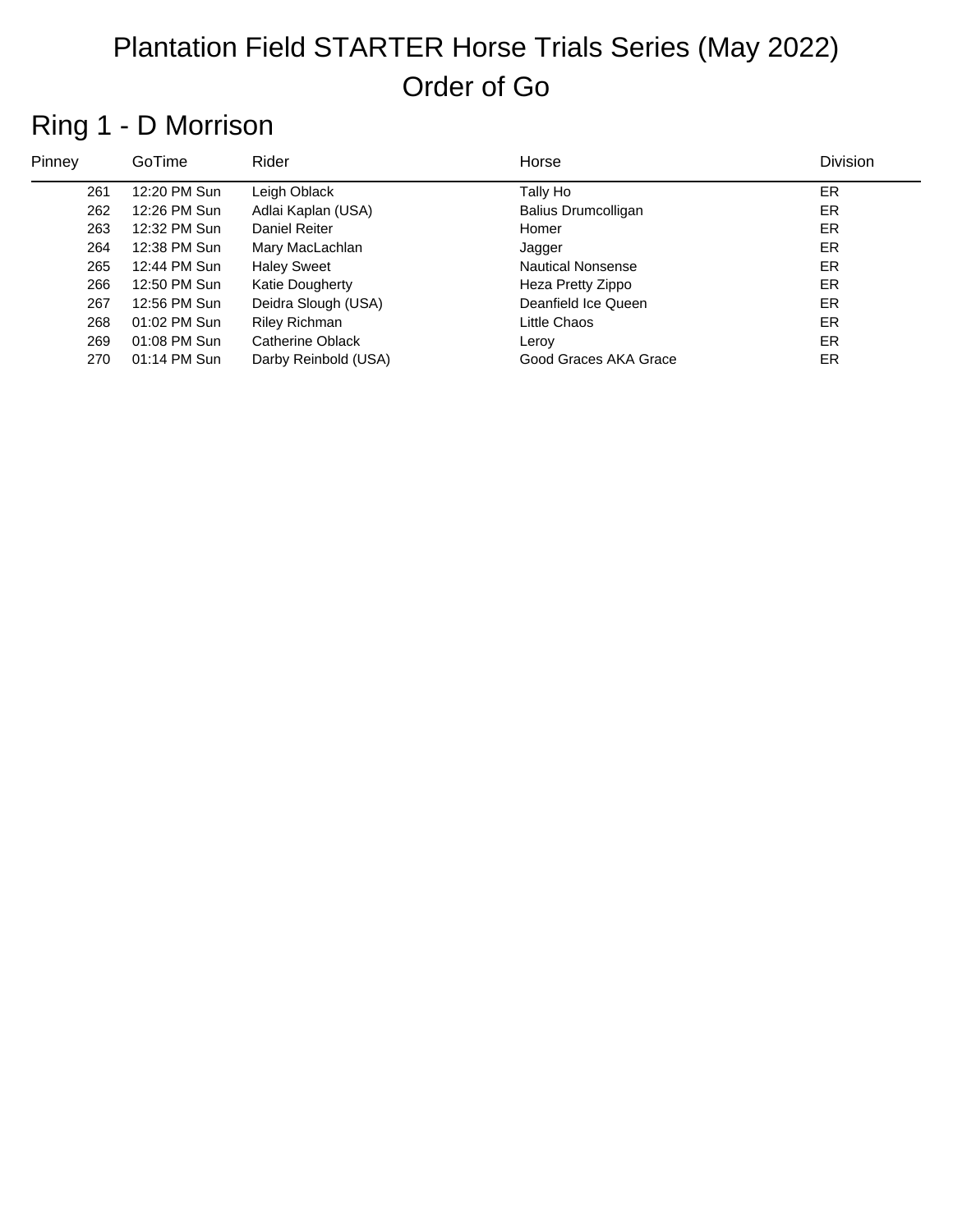#### Ring 2 - J Davis

| Pinney       | GoTime                           | Rider                                               | Horse                      | Division     |
|--------------|----------------------------------|-----------------------------------------------------|----------------------------|--------------|
|              | 2022 USEF Novice Test A          |                                                     |                            |              |
| Judge(s):    |                                  |                                                     |                            |              |
| 162          | 08:00 AM Sun                     | Lillian Huey (USA)                                  | Zodiac Matador             | <b>NR</b>    |
| 164          | 08:06 AM Sun                     | <b>Emily Barrett</b>                                | Zero N Hero                | <b>NR</b>    |
| 166          | 08:12 AM Sun                     | <b>Molly Delaney</b>                                | Missed Him                 | <b>NR</b>    |
| 168          | 08:18 AM Sun                     | Brooke Holloway Wren (USA)                          | WS Hunts Bay               | <b>NR</b>    |
| 170          | 08:24 AM Sun                     | Kym Licup (USA)                                     | Amandare                   | <b>NR</b>    |
| 172          | 08:30 AM Sun                     | Mikaylin Sutton (USA)                               | <b>BluesNJazz Til Dawn</b> | <b>NR</b>    |
| 174          | 08:36 AM Sun                     | Jessie Doernberger                                  | Where's My Tail            | <b>NR</b>    |
| 177          | 08:42 AM Sun                     | <b>Conrad Somers</b>                                | Get Away Money             | <b>NR</b>    |
|              | 08:48 AM Sun                     | Break [00:12:00]                                    |                            |              |
|              | 2022 USEF Beginner Novice Test A |                                                     |                            |              |
| Judge(s):    |                                  |                                                     |                            |              |
| 193          | 09:00 AM Sun                     | Allie Billings (USA)                                | All Things Nice            | <b>BNR-A</b> |
| 194          | 09:06 AM Sun                     | Bailey Edwards (USA)                                | Surf n' Turf               | <b>BNR-A</b> |
| 195          | 09:12 AM Sun                     | Briana Barr (USA)                                   | Stormin' Normin            | <b>BNR-A</b> |
| 196          | 09:18 AM Sun                     | Kaleigh Collett (USA)                               | NoteWorthy                 | <b>BNR-A</b> |
| 197          | 09:24 AM Sun                     | Jordan Penland                                      | Misty's Irish Mist         | <b>BNR-A</b> |
| 198          | 09:30 AM Sun                     | Alexa Kosofsky (USA)                                | FLS Piltown Bay            | <b>BNR-A</b> |
| 199          | 09:36 AM Sun                     | Roxanne Rice (USA)                                  | Balmoral                   | <b>BNR-A</b> |
| 200          | 09:42 AM Sun                     | Alice Goodall (USA)                                 | Roxy                       | <b>BNR-A</b> |
| 201          | 09:48 AM Sun                     | William Slater (USA)                                | Sir Wallace                | <b>BNR-A</b> |
| 202          | 09:54 AM Sun<br>10:00 AM Sun     | Sydney Cannon<br>Break [00:12:00]                   | Princess Fernanda          | <b>BNR-A</b> |
|              | 2022 USEA Starter Test           |                                                     |                            |              |
|              |                                  |                                                     |                            |              |
| $Judge(s)$ : |                                  |                                                     |                            |              |
| 272          | 10:12 AM Sun                     | Angi Bevers (USA)                                   | Heathcliff                 | SH-A         |
| 213          | 10:17 AM Sun                     | Robyn Weaver (USA)                                  | Lawyers in Love            | SH-A         |
| 214          | 10:22 AM Sun                     | Abigail Frank                                       | Exile "Remy"               | SH-A         |
| 215          | 10:27 AM Sun                     | Nicole Ligon (USA)                                  | Wisdom                     | SH-A         |
| 216          | 10:32 AM Sun                     | Elsie Boehmler                                      | Chip                       | SH-A         |
| 217          | 10:37 AM Sun                     | Kyra Caffrey (USA)                                  | Never Gone South           | SH-A         |
| 218          | 10:42 AM Sun                     | Caroline Fenkel                                     | <b>Ideal Concerto</b>      | SH-A         |
| 219<br>220   | 10:47 AM Sun<br>10:52 AM Sun     | Roxanne Rice (USA)                                  | Grid Iron<br>Devine Luck   | SH-A<br>SH-A |
| 221          | 10:57 AM Sun                     | Kristin Schlachter (USA)<br>Kaylyn Cunningham (USA) | Malibu In Motion           | SH-A         |
| 181          | 11:02 AM Sun                     | Dawn Nelson (USA)                                   | <b>Big Bad Shack</b>       | SH-A         |
|              | 11:07 AM Sun                     | Break [00:15:00]                                    |                            |              |
| 243          | 11:22 AM Sun                     | Jolie Demchur (USA)                                 | Why Wouldn't We            | SH-B         |
| 244          | 11:27 AM Sun                     | Julie Pifer (USA)                                   | Magnific C'Imagination     | SH-B         |
| 245          | 11:32 AM Sun                     | Emilija Zygelyte                                    | Sydney                     | SH-B         |
| 246          | 11:37 AM Sun                     | Lauren Perry (USA)                                  | Prince William G           | SH-B         |
| 247          | 11:42 AM Sun                     | Rebecca Brown (USA)                                 | Humble Pie                 | SH-B         |
| 248          | 11:47 AM Sun                     | Mariette McIntyre                                   | Play Boy Skoal             | SH-B         |
| 249          | 11:52 AM Sun                     | <b>Bradley Champagne</b>                            | Nicciola KW                | SH-B         |
| 250          | 11:57 AM Sun                     | Kristin Schlachter (USA)                            | Windblown Tree             | SH-B         |
| 251          | 12:02 PM Sun                     | Barbara Miller (USA)                                | Cory                       | SH-B         |
| 252          | 12:07 PM Sun                     | Amy Warren                                          | Major Attitude             | SH-B         |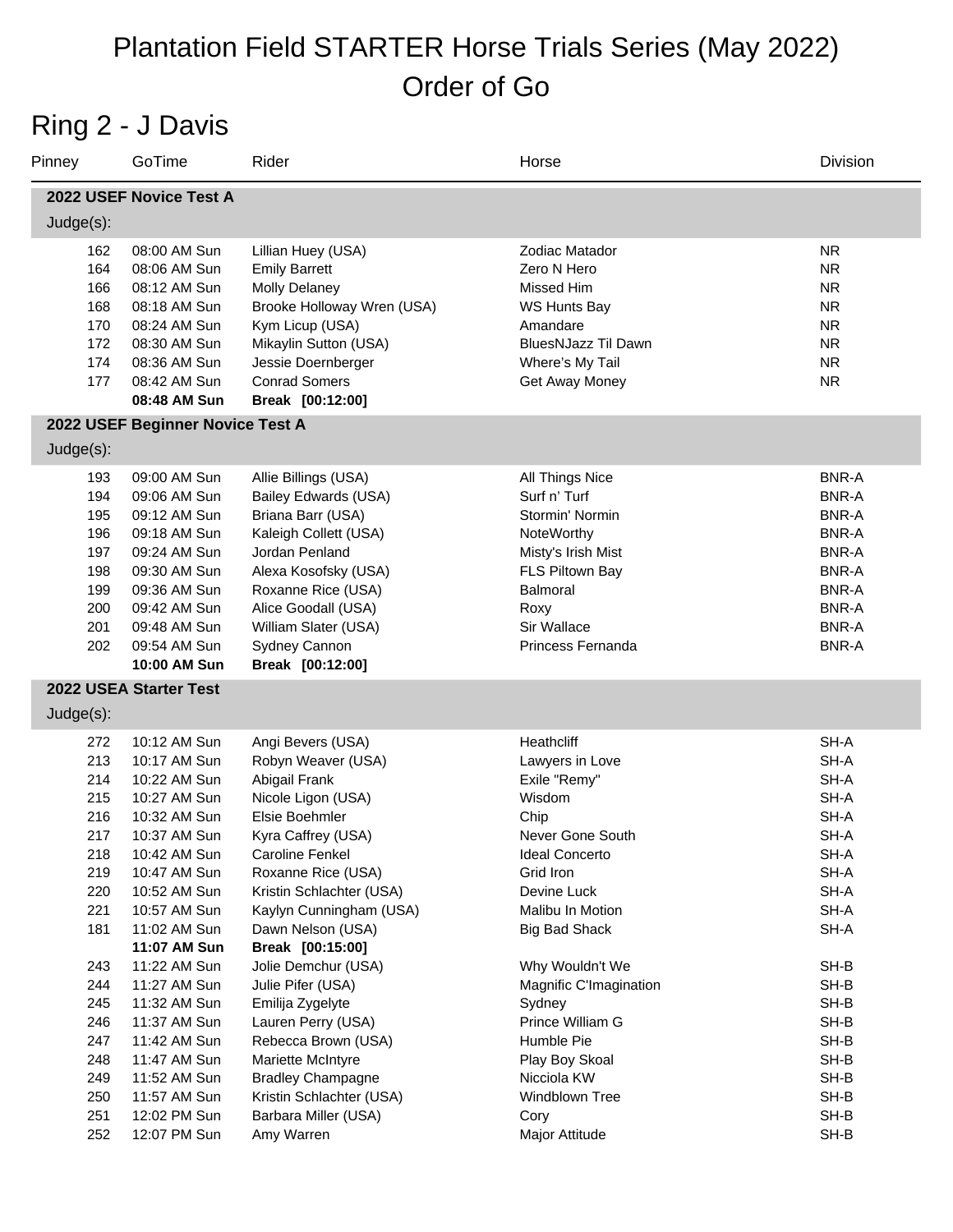#### Ring 2 - J Davis

| Pinney | GoTime       | Rider                        | Horse                   | Division |
|--------|--------------|------------------------------|-------------------------|----------|
| 253    | 12:12 PM Sun | Sarah McCloy Gallagher (USA) | Excel Star in the Black | SH-B     |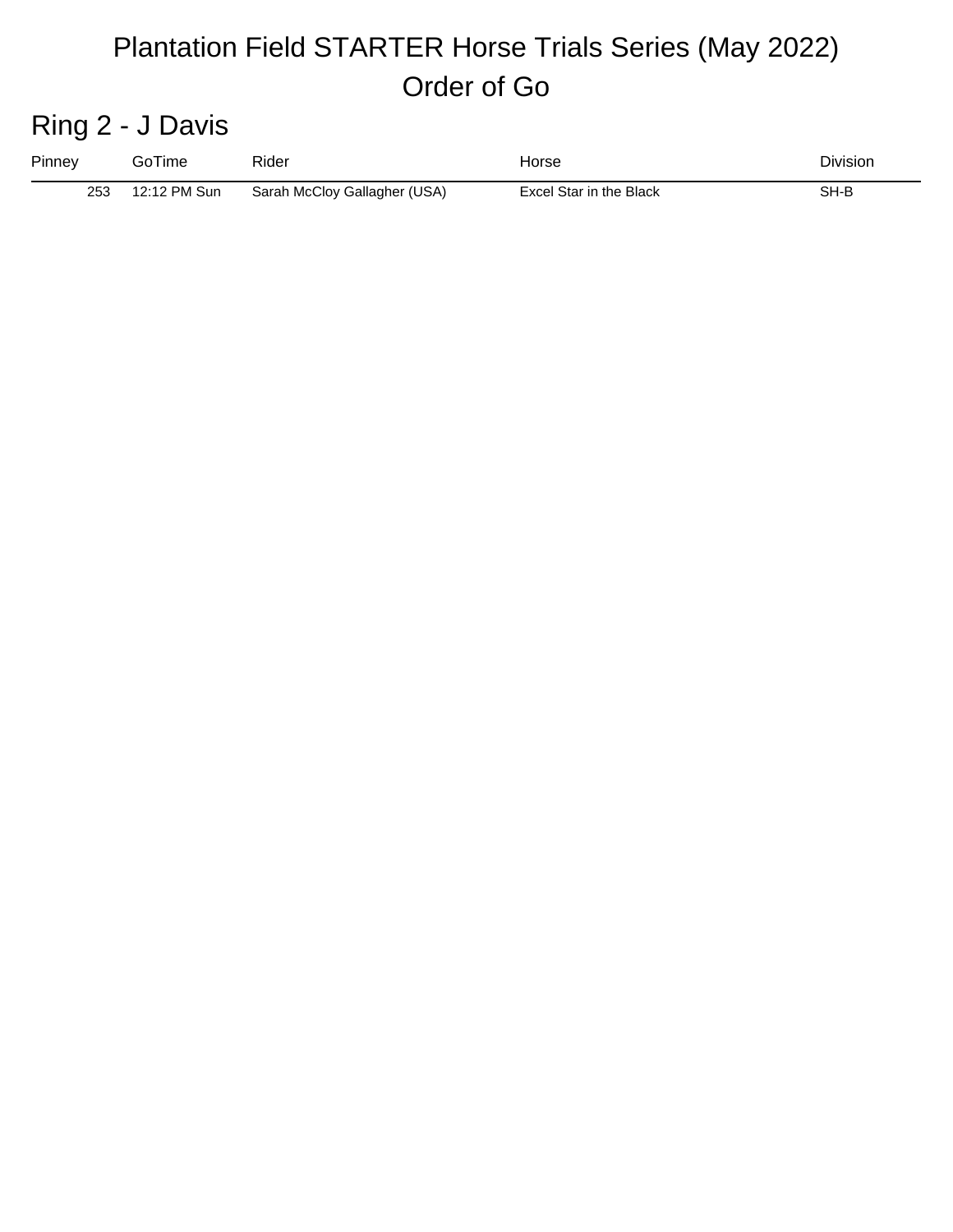#### Ring 3 - A Cochrane

| Pinney                                                                    | GoTime                                                                                                                                                                                       | Rider                                                                                                                                                                                                                                                              | Horse                                                                                                                                                                                           | Division                                                                                                                       |
|---------------------------------------------------------------------------|----------------------------------------------------------------------------------------------------------------------------------------------------------------------------------------------|--------------------------------------------------------------------------------------------------------------------------------------------------------------------------------------------------------------------------------------------------------------------|-------------------------------------------------------------------------------------------------------------------------------------------------------------------------------------------------|--------------------------------------------------------------------------------------------------------------------------------|
|                                                                           | 2022 USEF Novice Test A                                                                                                                                                                      |                                                                                                                                                                                                                                                                    |                                                                                                                                                                                                 |                                                                                                                                |
| Judge(s):                                                                 |                                                                                                                                                                                              |                                                                                                                                                                                                                                                                    |                                                                                                                                                                                                 |                                                                                                                                |
| 160<br>161<br>163<br>165<br>167<br>169<br>171<br>175<br>176<br>178        | 08:00 AM Sun<br>08:06 AM Sun<br>08:12 AM Sun<br>08:18 AM Sun<br>08:24 AM Sun<br>08:30 AM Sun<br>08:36 AM Sun<br>08:48 AM Sun<br>08:54 AM Sun<br>09:00 AM Sun<br>09:06 AM Sun                 | Cindy Buchanan (USA)<br>Ashley Steele Norris (USA)<br>Rachel McDonough (CAN)<br>Kara Fanning (USA)<br><b>Brynn Hawley</b><br>Sydney Solomon<br>Allison Horwith<br>Tami Dureka (USA)<br>Sarah Cousins (USA)<br>Ashley Steele Norris (USA)<br>Break [00:12:00]       | <b>Upper Charlize</b><br>Agawam River<br>Heaven Made<br>C'Ode de Joy<br>Die Fledermause<br>Tuxedo<br>Larrikin<br>The Duke<br>FireCall<br>Sorrel                                                 | <b>NH</b><br><b>NH</b><br><b>NH</b><br><b>NH</b><br><b>NH</b><br><b>NH</b><br><b>NH</b><br><b>NH</b><br><b>NH</b><br><b>NH</b> |
|                                                                           | 2022 USEF Beginner Novice Test A                                                                                                                                                             |                                                                                                                                                                                                                                                                    |                                                                                                                                                                                                 |                                                                                                                                |
| $Judge(s)$ :                                                              |                                                                                                                                                                                              |                                                                                                                                                                                                                                                                    |                                                                                                                                                                                                 |                                                                                                                                |
| 203<br>204<br>205<br>206<br>207<br>208<br>209<br>210<br>211<br>212        | 09:18 AM Sun<br>09:24 AM Sun<br>09:30 AM Sun<br>09:36 AM Sun<br>09:42 AM Sun<br>09:48 AM Sun<br>09:54 AM Sun<br>10:00 AM Sun<br>10:06 AM Sun<br>10:12 AM Sun<br>10:18 AM Sun                 | Katherine Elbert (USA)<br>Maggie Glynn (USA)<br>Nathaniel Cousins (USA)<br>Claudia Geczy<br>Kathleen Cuca<br>Ella Lucas (USA)<br>June Hillman (USA)<br>Andrew Lapp (USA)<br>Deborah Rice (USA)<br><b>Heather Fritchman</b><br>Break [00:18:00]                     | Patrick Henry<br><b>Battle Royalty</b><br>Walle<br><b>Truthful Saint</b><br>Chequer<br>Gooig Cove<br>Jd Superstar<br>Coach<br>Godric<br>Exmoor Xander                                           | <b>BNR-B</b><br>BNR-B<br>BNR-B<br>BNR-B<br>BNR-B<br>BNR-B<br>BNR-B<br>BNR-B<br>BNR-B<br><b>BNR-B</b>                           |
|                                                                           | 2022 USEA Starter Test                                                                                                                                                                       |                                                                                                                                                                                                                                                                    |                                                                                                                                                                                                 |                                                                                                                                |
| $Judge(s)$ :                                                              |                                                                                                                                                                                              |                                                                                                                                                                                                                                                                    |                                                                                                                                                                                                 |                                                                                                                                |
| 222<br>223<br>224<br>225<br>226<br>227<br>228<br>229<br>230<br>231<br>232 | 10:36 AM Sun<br>10:41 AM Sun<br>10:46 AM Sun<br>10:51 AM Sun<br>10:56 AM Sun<br>11:01 AM Sun<br>11:06 AM Sun<br>11:11 AM Sun<br>11:16 AM Sun<br>11:21 AM Sun<br>11:26 AM Sun<br>11:31 AM Sun | <b>Conrad Somers</b><br>Max Seifert (USA)<br>Becca Kaplan (USA)<br>Ollie Hovermill (USA)<br>Sabrina Watson<br>Drew Crowther<br><b>Gregory Newell</b><br>Sundene Lodge (USA)<br>Julia Jennings (USA)<br>Caroline Stuart (USA)<br>Erin Altringer<br>Break [00:18:00] | Prime Time<br><b>Tahkodha Princes</b><br>Quick Charge<br>Hasta Luego<br>Monster<br>King of Disko<br><b>BE Victory Dance</b><br>Misty's Sunfire<br><b>High Hopes</b><br>Take Me to Paris<br>Star | SR-A<br>SR-A<br>SR-A<br>SR-A<br>SR-A<br>SR-A<br>SR-A<br>SR-A<br>SR-A<br>SR-A<br>SR-A                                           |
|                                                                           | 2019 USDF Introductory Level - Test A                                                                                                                                                        |                                                                                                                                                                                                                                                                    |                                                                                                                                                                                                 |                                                                                                                                |
| Judge(s):                                                                 |                                                                                                                                                                                              |                                                                                                                                                                                                                                                                    |                                                                                                                                                                                                 |                                                                                                                                |
| 254<br>255<br>256<br>257                                                  | 11:49 AM Sun<br>11:56 AM Sun<br>12:03 PM Sun<br>12:10 PM Sun                                                                                                                                 | Olivia Klara (USA)<br>Kelly Komisor (USA)<br>Alane Becket (USA)<br>Kerra Johnson (USA)                                                                                                                                                                             | Rafiki<br>CRF Coal<br>En Pointe<br>Gideon                                                                                                                                                       | EH<br>EH<br>EH<br>EH                                                                                                           |

12:17 PM Sun Kachine Dixon Parker EH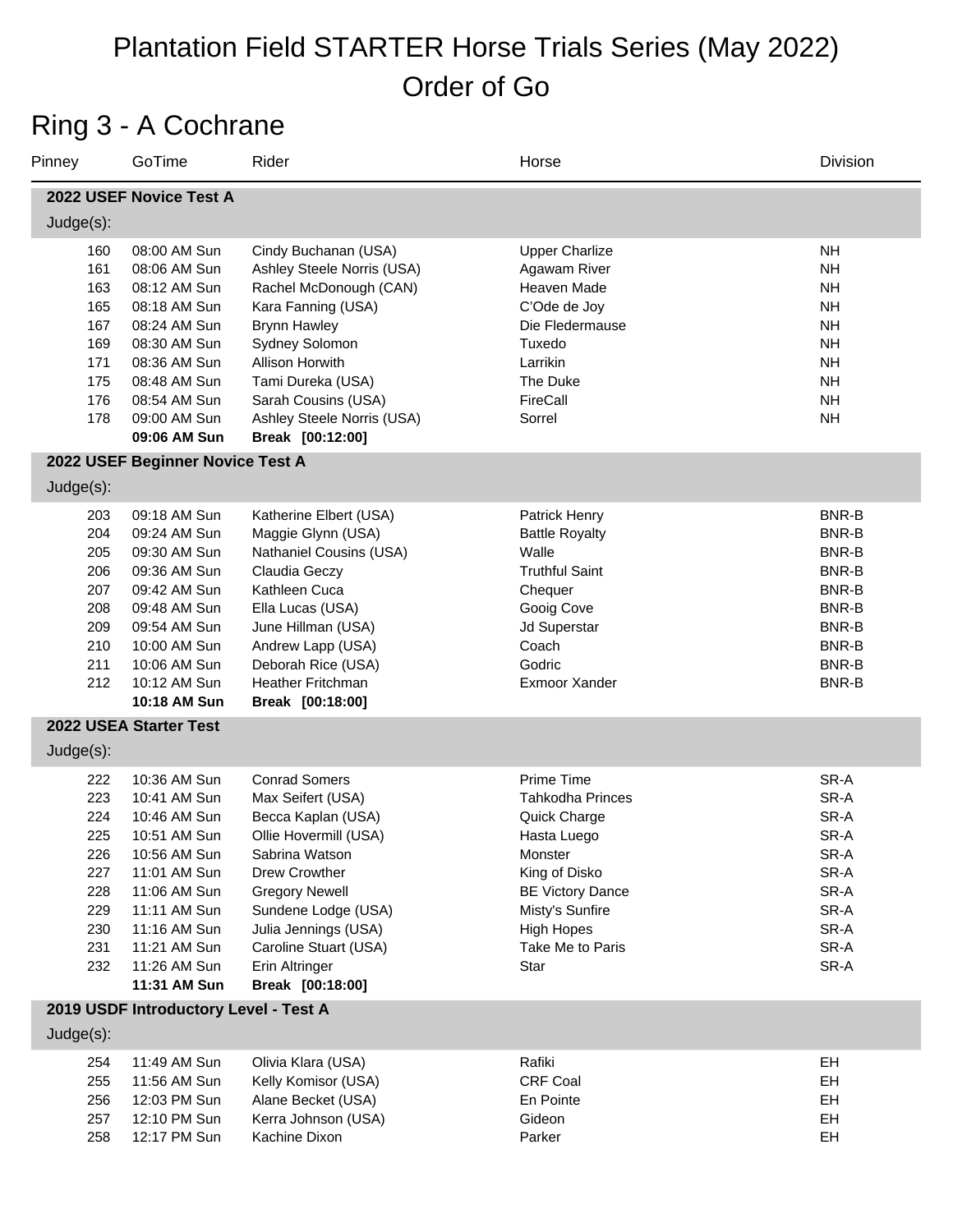SJ

| Pinney    | GoTime                       | Rider                      | Horse                         | Division   |
|-----------|------------------------------|----------------------------|-------------------------------|------------|
|           | <b>Show Jumping BN/N/T/M</b> |                            |                               |            |
| Judge(s): |                              |                            |                               |            |
| 151       | 09:46 AM Sun                 | Sarah Cousins (USA)        | Candy Cigarette               | TH         |
| 152       | 09:48 AM Sun                 | Fylicia Barr (USA)         | <b>Rylee's Rooster</b>        | <b>TH</b>  |
| 153       | 09:50 AM Sun                 | Nora Goldfarb              | Ridgetop Royal Locket         | <b>TH</b>  |
| 154       | 09:52 AM Sun                 | Dick Bayly (CAN)           | Graf Bobby                    | <b>TH</b>  |
| 155       | 09:54 AM Sun                 | Kaylyn Cunningham (USA)    | Ollivander                    | <b>TR</b>  |
| 156       | 09:56 AM Sun                 | Corrine Rybarski (USA)     | <b>Northern Quest Lioness</b> | <b>TR</b>  |
| 157       | 09:58 AM Sun                 | Liz Harrison               | Bombero                       | <b>TR</b>  |
| 158       | 10:00 AM Sun                 | Melanie Schaefer (USA)     | Frankly My Dear               | <b>TR</b>  |
| 159       | 10:02 AM Sun                 | Cindy Buchanan (USA)       | Stroll to the Beat            | <b>TR</b>  |
| 271       | 10:04 AM Sun                 | Annie Renzetti (USA)       | Molly                         | <b>TR</b>  |
|           | 10:06 AM Sun                 | Break [00:28:00]           |                               |            |
| 160       | 10:34 AM Sun                 | Cindy Buchanan (USA)       | <b>Upper Charlize</b>         | <b>NH</b>  |
| 161       | 10:36 AM Sun                 | Ashley Steele Norris (USA) | Agawam River                  | <b>NH</b>  |
| 162       | 10:38 AM Sun                 | Lillian Huey (USA)         | Zodiac Matador                | <b>NR</b>  |
| 163       | 10:40 AM Sun                 | Rachel McDonough (CAN)     | <b>Heaven Made</b>            | <b>NH</b>  |
| 164       | 10:42 AM Sun                 | <b>Emily Barrett</b>       | Zero N Hero                   | <b>NR</b>  |
| 165       | 10:44 AM Sun                 | Kara Fanning (USA)         | C'Ode de Joy                  | <b>NH</b>  |
| 166       | 10:46 AM Sun                 | <b>Molly Delaney</b>       | Missed Him                    | <b>NR</b>  |
| 167       | 10:48 AM Sun                 | <b>Brynn Hawley</b>        | Die Fledermause               | <b>NH</b>  |
| 168       | 10:50 AM Sun                 | Brooke Holloway Wren (USA) | WS Hunts Bay                  | <b>NR</b>  |
| 169       | 10:52 AM Sun                 | Sydney Solomon             | Tuxedo                        | <b>NH</b>  |
| 170       | 10:54 AM Sun                 | Kym Licup (USA)            | Amandare                      | <b>NR</b>  |
| 171       | 10:56 AM Sun                 | Allison Horwith            | Larrikin                      | <b>NH</b>  |
| 172       | 10:58 AM Sun                 | Mikaylin Sutton (USA)      | BluesNJazz Til Dawn           | <b>NR</b>  |
| 174       | 11:02 AM Sun                 | Jessie Doernberger         | Where's My Tail               | <b>NR</b>  |
| 175       | 11:04 AM Sun                 | Tami Dureka (USA)          | The Duke                      | <b>NH</b>  |
| 176       | 11:06 AM Sun                 | Sarah Cousins (USA)        | FireCall                      | <b>NH</b>  |
| 177       | 11:08 AM Sun                 | <b>Conrad Somers</b>       | Get Away Money                | <b>NR</b>  |
| 178       | 11:10 AM Sun                 | Ashley Steele Norris (USA) | Sorrel                        | <b>NH</b>  |
|           | 11:12 AM Sun                 | Break [00:30:00]           |                               |            |
| 179       | 11:42 AM Sun                 | Abigail Frank              | <b>Contrary Opinion</b>       | <b>BNH</b> |
| 180       | 11:44 AM Sun                 | Dana Lortie                | Excel Star Midas Touch        | <b>BNH</b> |
| 173       | 11:46 AM Sun                 | Kristen LaDow              | Jardin FF                     | <b>BNH</b> |
| 182       | 11:48 AM Sun                 | Nicole Ligon (USA)         | Mocha                         | <b>BNH</b> |
| 183       | 11:50 AM Sun                 | Gianna Byers (USA)         | Wild But Classy               | <b>BNH</b> |
| 184       | 11:52 AM Sun                 | <b>Caroline Fenkel</b>     | Sormin' Norman                | <b>BNH</b> |
| 185       | 11:54 AM Sun                 | Adrianna Moyer             | Little Debbie                 | <b>BNH</b> |
| 186       | 11:56 AM Sun                 | <b>Brooke Powers</b>       | Independent Son               | <b>BNH</b> |
| 187       | 11:58 AM Sun                 | Ashleigh Volpe (USA)       | Sweet Brother                 | <b>BNH</b> |
| 188       | 12:00 PM Sun                 | Ashley Steele Norris (USA) | Youcan'tfixstupid             | <b>BNH</b> |
| 189       | 12:02 PM Sun                 | Abigail Herr (USA)         | Maximum Impact                | <b>BNH</b> |
| 190       | 12:04 PM Sun                 | Kerri Healy Nitzenberger   | Stormy Run                    | <b>BNH</b> |
| 191       | 12:06 PM Sun                 | Peter Blauner (USA)        | Xtra                          | <b>BNH</b> |
| 192       | 12:08 PM Sun                 | Makenzee Povish (USA)      | <b>Brownie</b>                | <b>BNH</b> |

#### **Show Jumping Beginner Novice**

Judge(s):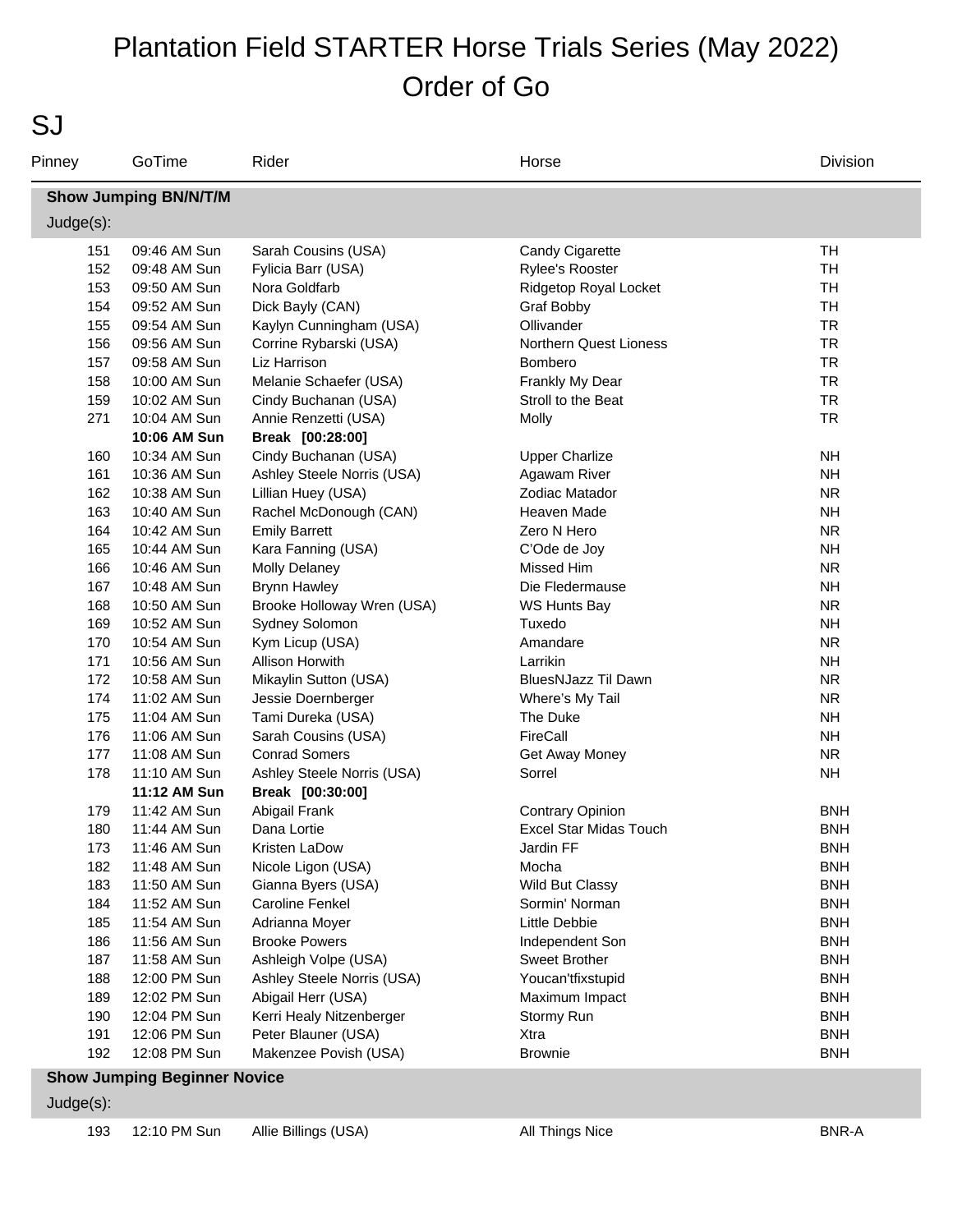#### SJ

| Pinney    | GoTime                       | Rider                    | Horse                   | Division     |
|-----------|------------------------------|--------------------------|-------------------------|--------------|
| 194       | 12:12 PM Sun                 | Bailey Edwards (USA)     | Surf n' Turf            | <b>BNR-A</b> |
| 195       | 12:14 PM Sun                 | Briana Barr (USA)        | Stormin' Normin         | <b>BNR-A</b> |
| 196       | 12:16 PM Sun                 | Kaleigh Collett (USA)    | NoteWorthy              | <b>BNR-A</b> |
| 197       | 12:18 PM Sun                 | Jordan Penland           | Misty's Irish Mist      | <b>BNR-A</b> |
| 198       | 12:20 PM Sun                 | Alexa Kosofsky (USA)     | FLS Piltown Bay         | <b>BNR-A</b> |
| 199       | 12:22 PM Sun                 | Roxanne Rice (USA)       | <b>Balmoral</b>         | <b>BNR-A</b> |
| 200       | 12:24 PM Sun                 | Alice Goodall (USA)      | Roxy                    | <b>BNR-A</b> |
| 201       | 12:26 PM Sun                 | William Slater (USA)     | Sir Wallace             | <b>BNR-A</b> |
| 202       | 12:28 PM Sun                 | Sydney Cannon            | Princess Fernanda       | <b>BNR-A</b> |
| 203       | 12:30 PM Sun                 | Katherine Elbert (USA)   | Patrick Henry           | <b>BNR-B</b> |
| 204       | 12:32 PM Sun                 | Maggie Glynn (USA)       | <b>Battle Royalty</b>   | <b>BNR-B</b> |
| 205       | 12:34 PM Sun                 | Nathaniel Cousins (USA)  | Walle                   | <b>BNR-B</b> |
| 206       | 12:36 PM Sun                 | Claudia Geczy            | <b>Truthful Saint</b>   | <b>BNR-B</b> |
| 207       | 12:38 PM Sun                 | Kathleen Cuca            | Chequer                 | <b>BNR-B</b> |
| 208       | 12:40 PM Sun                 | Ella Lucas (USA)         | Gooig Cove              | <b>BNR-B</b> |
| 209       | 12:42 PM Sun                 | June Hillman (USA)       | Jd Superstar            | <b>BNR-B</b> |
| 210       | 12:44 PM Sun                 | Andrew Lapp (USA)        | Coach                   | BNR-B        |
| 211       | 12:46 PM Sun                 | Deborah Rice (USA)       | Godric                  | BNR-B        |
| 212       | 12:48 PM Sun                 | <b>Heather Fritchman</b> | Exmoor Xander           | BNR-B        |
|           | 12:50 PM Sun                 | Break [00:26:00]         |                         |              |
|           | <b>Show Jumping BN/N/T/M</b> |                          |                         |              |
| Judge(s): |                              |                          |                         |              |
| 181       | 01:16 PM Sun                 | Dawn Nelson (USA)        | <b>Big Bad Shack</b>    | $SH-A$       |
| 272       | 01:18 PM Sun                 | Angi Bevers (USA)        | Heathcliff              | SH-A         |
| 213       | 01:20 PM Sun                 | Robyn Weaver (USA)       | Lawyers in Love         | SH-A         |
| 214       | 01:22 PM Sun                 | Abigail Frank            | Exile "Remy"            | SH-A         |
| 215       | 01:24 PM Sun                 | Nicole Ligon (USA)       | Wisdom                  | SH-A         |
| 216       | 01:26 PM Sun                 | Elsie Boehmler           | Chip                    | SH-A         |
| 217       | 01:28 PM Sun                 | Kyra Caffrey (USA)       | Never Gone South        | SH-A         |
| 218       | 01:30 PM Sun                 | <b>Caroline Fenkel</b>   | <b>Ideal Concerto</b>   | SH-A         |
| 219       | 01:32 PM Sun                 | Roxanne Rice (USA)       | Grid Iron               | SH-A         |
| 220       | 01:34 PM Sun                 | Kristin Schlachter (USA) | Devine Luck             | SH-A         |
| 221       | 01:36 PM Sun                 | Kaylyn Cunningham (USA)  | Malibu In Motion        | SH-A         |
| 222       | 01:38 PM Sun                 | <b>Conrad Somers</b>     | Prime Time              | SR-A         |
| 223       | 01:40 PM Sun                 | Max Seifert (USA)        | Tahkodha Princes        | SR-A         |
| 224       | 01:42 PM Sun                 | Becca Kaplan (USA)       | Quick Charge            | SR-A         |
| 225       | 01:44 PM Sun                 | Ollie Hovermill (USA)    | Hasta Luego             | SR-A         |
| 226       | 01:46 PM Sun                 | Sabrina Watson           | Monster                 | SR-A         |
| 227       | 01:48 PM Sun                 | Drew Crowther            | King of Disko           | SR-A         |
| 228       | 01:50 PM Sun                 | <b>Gregory Newell</b>    | <b>BE Victory Dance</b> | SR-A         |
| 229       | 01:52 PM Sun                 | Sundene Lodge (USA)      | Misty's Sunfire         | SR-A         |
| 230       | 01:54 PM Sun                 | Julia Jennings (USA)     | <b>High Hopes</b>       | SR-A         |
| 231       | 01:56 PM Sun                 | Caroline Stuart (USA)    | Take Me to Paris        | SR-A         |
| 232       | 01:58 PM Sun                 | Erin Altringer           | Star                    | SR-A         |
| 233       | 02:00 PM Sun                 | Vivian Ceppetelli        | Walk The Line           | SR-B         |
| 234       | 02:02 PM Sun                 | Kira Stockar             | Unbuttoned              | SR-B         |
| 235       | 02:04 PM Sun                 | Mackenna Murray (USA)    | Jimmie                  | SR-B         |
| 236       | 02:06 PM Sun                 | Leah Zabarenko           | A Real Cooley           | SR-B         |
| 237       | 02:08 PM Sun                 | Bella Figaniak           | Spock                   | SR-B         |
| 238       | 02:10 PM Sun                 | Annalise Woody Scott     | Wyatt                   | SR-B         |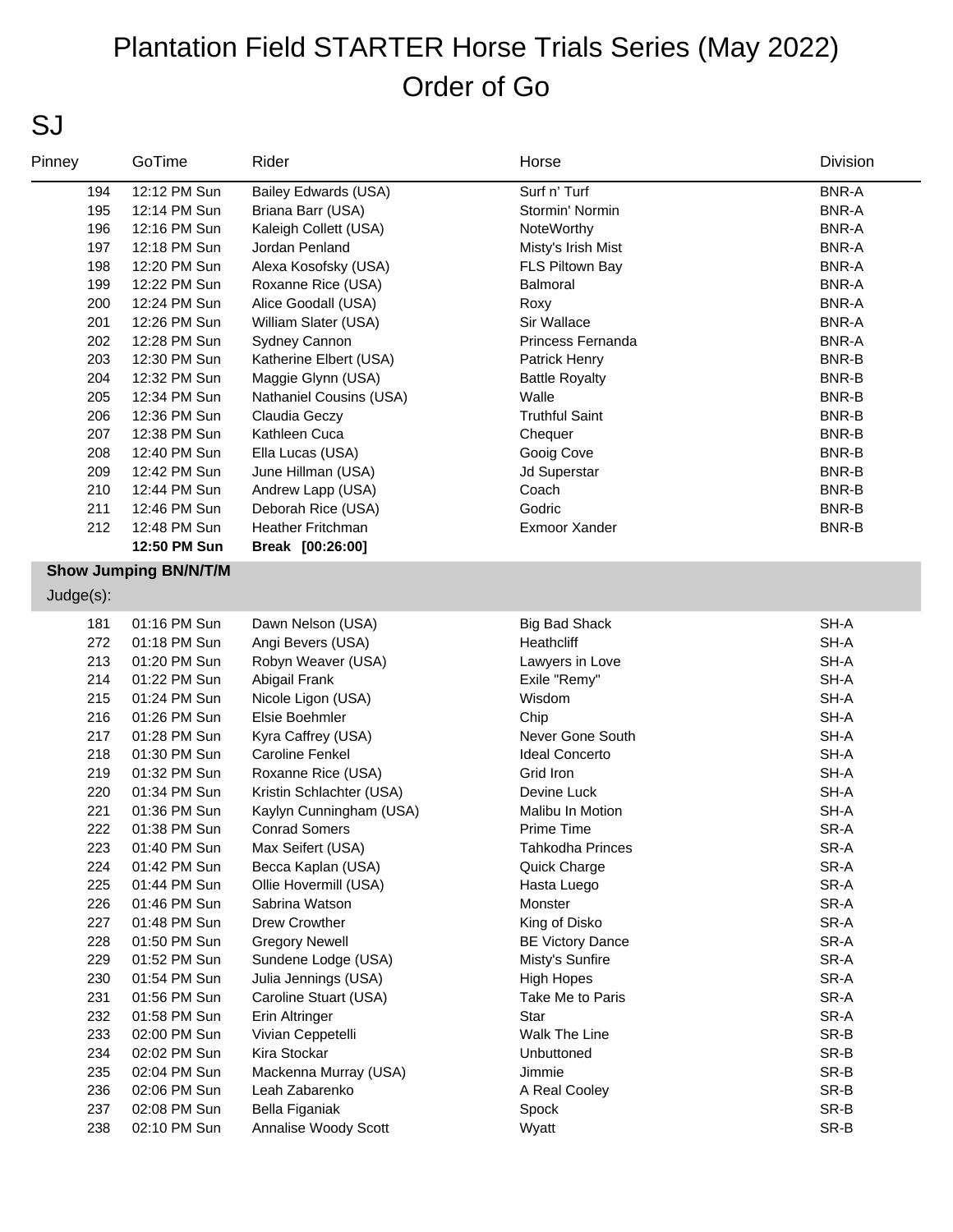#### SJ

| Pinney | GoTime       | Rider                        | Horse                    | Division  |
|--------|--------------|------------------------------|--------------------------|-----------|
| 239    | 02:12 PM Sun | Alexandra Robbins            | Sir Winston              | SR-B      |
| 240    | 02:14 PM Sun | <b>Heather Walker</b>        | One Diego                | SR-B      |
| 241    | 02:16 PM Sun | Molly Oblack                 | <b>Belmont</b>           | SR-B      |
| 242    | 02:18 PM Sun | Anna Homsey (USA)            | Levi                     | SR-B      |
| 243    | 02:20 PM Sun | Jolie Demchur (USA)          | Why Wouldn't We          | SH-B      |
| 244    | 02:22 PM Sun | Julie Pifer (USA)            | Magnific C'Imagination   | SH-B      |
| 245    | 02:24 PM Sun | Emilija Zygelyte             | Sydney                   | SH-B      |
| 246    | 02:26 PM Sun | Lauren Perry (USA)           | Prince William G         | SH-B      |
| 247    | 02:28 PM Sun | Rebecca Brown (USA)          | Humble Pie               | SH-B      |
| 248    | 02:30 PM Sun | Mariette McIntyre            | Play Boy Skoal           | SH-B      |
| 249    | 02:32 PM Sun | <b>Bradley Champagne</b>     | Nicciola KW              | SH-B      |
| 250    | 02:34 PM Sun | Kristin Schlachter (USA)     | <b>Windblown Tree</b>    | SH-B      |
| 251    | 02:36 PM Sun | Barbara Miller (USA)         | Cory                     | SH-B      |
| 252    | 02:38 PM Sun | Amy Warren                   | Major Attitude           | SH-B      |
| 253    | 02:40 PM Sun | Sarah McCloy Gallagher (USA) | Excel Star in the Black  | SH-B      |
|        | 02:42 PM Sun | Break [00:30:00]             |                          |           |
| 254    | 03:12 PM Sun | Olivia Klara (USA)           | Rafiki                   | <b>EH</b> |
| 255    | 03:14 PM Sun | Kelly Komisor (USA)          | <b>CRF Coal</b>          | EH        |
| 256    | 03:16 PM Sun | Alane Becket (USA)           | En Pointe                | EH        |
| 257    | 03:18 PM Sun | Kerra Johnson (USA)          | Gideon                   | <b>EH</b> |
| 258    | 03:20 PM Sun | Kachine Dixon                | Parker                   | EH        |
| 259    | 03:22 PM Sun | Erika South (USA)            | <b>Tilted Halo</b>       | ER        |
| 260    | 03:24 PM Sun | Liza Heid                    | Minnie Mouse             | ER        |
| 261    | 03:26 PM Sun | Leigh Oblack                 | Tally Ho                 | ER        |
| 262    | 03:28 PM Sun | Adlai Kaplan (USA)           | Balius Drumcolligan      | ER        |
| 263    | 03:30 PM Sun | <b>Daniel Reiter</b>         | Homer                    | ER        |
| 264    | 03:32 PM Sun | Mary MacLachlan              | Jagger                   | ER        |
| 265    | 03:34 PM Sun | <b>Haley Sweet</b>           | <b>Nautical Nonsense</b> | ER        |
| 266    | 03:36 PM Sun | Katie Dougherty              | Heza Pretty Zippo        | ER        |
| 267    | 03:38 PM Sun | Deidra Slough (USA)          | Deanfield Ice Queen      | ER        |
| 268    | 03:40 PM Sun | Riley Richman                | Little Chaos             | ER        |
| 269    | 03:42 PM Sun | <b>Catherine Oblack</b>      | Leroy                    | ER        |
| 270    | 03:44 PM Sun | Darby Reinbold (USA)         | Good Graces AKA Grace    | ER        |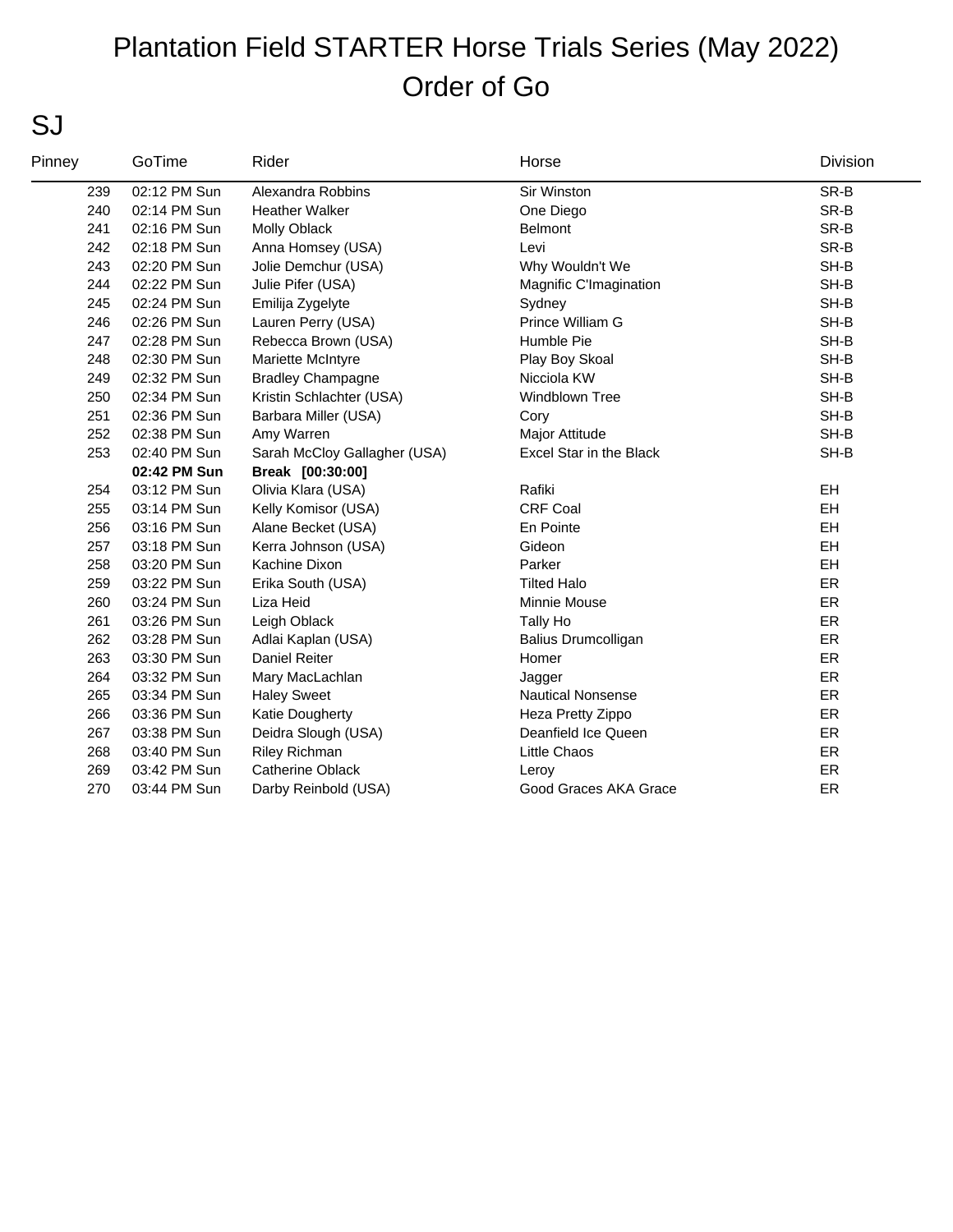| I       |  |
|---------|--|
| ×<br>۰, |  |

| <b>Cross Country BN/N/T/M</b><br>$Judge(s)$ :<br><b>TH</b><br>10:00 AM Sun<br>Sarah Cousins (USA)<br>Candy Cigarette<br>151<br>152<br><b>TH</b><br>10:02 AM Sun<br>Fylicia Barr (USA)<br>Rylee's Rooster<br>153<br><b>TH</b><br>10:04 AM Sun<br>Nora Goldfarb<br>Ridgetop Royal Locket<br><b>TH</b><br>154<br>10:06 AM Sun<br>Dick Bayly (CAN)<br>Graf Bobby<br>Ollivander<br><b>TR</b><br>155<br>10:08 AM Sun<br>Kaylyn Cunningham (USA)<br>Northern Quest Lioness<br><b>TR</b><br>156<br>10:10 AM Sun<br>Corrine Rybarski (USA)<br><b>TR</b><br>157<br>10:12 AM Sun<br>Liz Harrison<br>Bombero<br><b>TR</b><br>158<br>10:14 AM Sun<br>Melanie Schaefer (USA)<br>Frankly My Dear<br><b>TR</b><br>159<br>10:16 AM Sun<br>Cindy Buchanan (USA)<br>Stroll to the Beat<br><b>TR</b><br>271<br>10:18 AM Sun<br>Annie Renzetti (USA)<br>Molly<br>10:20 AM Sun<br>Break [00:28:00]<br>Cindy Buchanan (USA)<br><b>NH</b><br>160<br>10:48 AM Sun<br><b>Upper Charlize</b><br><b>NH</b><br>161<br>10:50 AM Sun<br>Ashley Steele Norris (USA)<br>Agawam River<br>162<br><b>NR</b><br>10:52 AM Sun<br>Lillian Huey (USA)<br>Zodiac Matador<br>163<br><b>NH</b><br>10:54 AM Sun<br>Rachel McDonough (CAN)<br>Heaven Made<br><b>NR</b><br>164<br>10:56 AM Sun<br><b>Emily Barrett</b><br>Zero N Hero<br><b>NH</b><br>165<br>Kara Fanning (USA)<br>C'Ode de Joy<br>10:58 AM Sun<br><b>NR</b><br>166<br><b>Molly Delaney</b><br>Missed Him<br>11:00 AM Sun<br>167<br><b>NH</b><br><b>Brynn Hawley</b><br>Die Fledermause<br>11:02 AM Sun<br>Brooke Holloway Wren (USA)<br><b>NR</b><br>168<br>11:04 AM Sun<br>WS Hunts Bay<br><b>NH</b><br>169<br>11:06 AM Sun<br>Sydney Solomon<br>Tuxedo<br><b>NR</b><br>170<br>11:08 AM Sun<br>Kym Licup (USA)<br>Amandare<br><b>NH</b><br>171<br>11:10 AM Sun<br>Allison Horwith<br>Larrikin<br>172<br><b>NR</b><br>11:12 AM Sun<br>Mikaylin Sutton (USA)<br>BluesNJazz Til Dawn<br><b>NR</b><br>174<br>11:16 AM Sun<br>Jessie Doernberger<br>Where's My Tail<br><b>NH</b><br>175<br>11:18 AM Sun<br>Tami Dureka (USA)<br>The Duke<br>FireCall<br><b>NH</b><br>176<br>11:20 AM Sun<br>Sarah Cousins (USA)<br><b>Conrad Somers</b><br><b>NR</b><br>177<br>11:22 AM Sun<br>Get Away Money<br>178<br>11:24 AM Sun<br>Ashley Steele Norris (USA)<br>Sorrel<br><b>NH</b><br>11:26 AM Sun<br><b>Break</b><br>179<br>11:56 AM Sun<br>Abigail Frank<br><b>Contrary Opinion</b><br><b>BNH</b><br><b>Excel Star Midas Touch</b><br>11:58 AM Sun<br><b>BNH</b><br>180<br>Dana Lortie<br>Jardin FF<br><b>BNH</b><br>173<br>12:00 PM Sun<br>Kristen LaDow<br>182<br>12:02 PM Sun<br><b>BNH</b><br>Nicole Ligon (USA)<br>Mocha<br>183<br><b>BNH</b><br>12:04 PM Sun<br>Gianna Byers (USA)<br>Wild But Classy<br><b>BNH</b><br>184<br>12:06 PM Sun<br><b>Caroline Fenkel</b><br>Sormin' Norman<br><b>BNH</b><br>185<br>12:08 PM Sun<br>Adrianna Moyer<br>Little Debbie<br><b>BNH</b><br>186<br>12:10 PM Sun<br><b>Brooke Powers</b><br>Independent Son<br>187<br>12:12 PM Sun<br>Ashleigh Volpe (USA)<br><b>Sweet Brother</b><br><b>BNH</b><br>Youcan'tfixstupid<br><b>BNH</b><br>188<br>12:14 PM Sun<br>Ashley Steele Norris (USA)<br><b>BNH</b><br>190<br>12:18 PM Sun<br>Kerri Healy Nitzenberger<br>Stormy Run | Pinney | GoTime       | Rider               | Horse | Division   |
|--------------------------------------------------------------------------------------------------------------------------------------------------------------------------------------------------------------------------------------------------------------------------------------------------------------------------------------------------------------------------------------------------------------------------------------------------------------------------------------------------------------------------------------------------------------------------------------------------------------------------------------------------------------------------------------------------------------------------------------------------------------------------------------------------------------------------------------------------------------------------------------------------------------------------------------------------------------------------------------------------------------------------------------------------------------------------------------------------------------------------------------------------------------------------------------------------------------------------------------------------------------------------------------------------------------------------------------------------------------------------------------------------------------------------------------------------------------------------------------------------------------------------------------------------------------------------------------------------------------------------------------------------------------------------------------------------------------------------------------------------------------------------------------------------------------------------------------------------------------------------------------------------------------------------------------------------------------------------------------------------------------------------------------------------------------------------------------------------------------------------------------------------------------------------------------------------------------------------------------------------------------------------------------------------------------------------------------------------------------------------------------------------------------------------------------------------------------------------------------------------------------------------------------------------------------------------------------------------------------------------------------------------------------------------------------------------------------------------------------------------------------------------------------------------------------------------------------------------------------------------------------------------------------------------------------------------------------------------------------------------------------------------------------------------------------------------------------------------------------------------------------------------------------------------------------------------------------------------|--------|--------------|---------------------|-------|------------|
|                                                                                                                                                                                                                                                                                                                                                                                                                                                                                                                                                                                                                                                                                                                                                                                                                                                                                                                                                                                                                                                                                                                                                                                                                                                                                                                                                                                                                                                                                                                                                                                                                                                                                                                                                                                                                                                                                                                                                                                                                                                                                                                                                                                                                                                                                                                                                                                                                                                                                                                                                                                                                                                                                                                                                                                                                                                                                                                                                                                                                                                                                                                                                                                                                          |        |              |                     |       |            |
|                                                                                                                                                                                                                                                                                                                                                                                                                                                                                                                                                                                                                                                                                                                                                                                                                                                                                                                                                                                                                                                                                                                                                                                                                                                                                                                                                                                                                                                                                                                                                                                                                                                                                                                                                                                                                                                                                                                                                                                                                                                                                                                                                                                                                                                                                                                                                                                                                                                                                                                                                                                                                                                                                                                                                                                                                                                                                                                                                                                                                                                                                                                                                                                                                          |        |              |                     |       |            |
|                                                                                                                                                                                                                                                                                                                                                                                                                                                                                                                                                                                                                                                                                                                                                                                                                                                                                                                                                                                                                                                                                                                                                                                                                                                                                                                                                                                                                                                                                                                                                                                                                                                                                                                                                                                                                                                                                                                                                                                                                                                                                                                                                                                                                                                                                                                                                                                                                                                                                                                                                                                                                                                                                                                                                                                                                                                                                                                                                                                                                                                                                                                                                                                                                          |        |              |                     |       |            |
|                                                                                                                                                                                                                                                                                                                                                                                                                                                                                                                                                                                                                                                                                                                                                                                                                                                                                                                                                                                                                                                                                                                                                                                                                                                                                                                                                                                                                                                                                                                                                                                                                                                                                                                                                                                                                                                                                                                                                                                                                                                                                                                                                                                                                                                                                                                                                                                                                                                                                                                                                                                                                                                                                                                                                                                                                                                                                                                                                                                                                                                                                                                                                                                                                          |        |              |                     |       |            |
|                                                                                                                                                                                                                                                                                                                                                                                                                                                                                                                                                                                                                                                                                                                                                                                                                                                                                                                                                                                                                                                                                                                                                                                                                                                                                                                                                                                                                                                                                                                                                                                                                                                                                                                                                                                                                                                                                                                                                                                                                                                                                                                                                                                                                                                                                                                                                                                                                                                                                                                                                                                                                                                                                                                                                                                                                                                                                                                                                                                                                                                                                                                                                                                                                          |        |              |                     |       |            |
|                                                                                                                                                                                                                                                                                                                                                                                                                                                                                                                                                                                                                                                                                                                                                                                                                                                                                                                                                                                                                                                                                                                                                                                                                                                                                                                                                                                                                                                                                                                                                                                                                                                                                                                                                                                                                                                                                                                                                                                                                                                                                                                                                                                                                                                                                                                                                                                                                                                                                                                                                                                                                                                                                                                                                                                                                                                                                                                                                                                                                                                                                                                                                                                                                          |        |              |                     |       |            |
|                                                                                                                                                                                                                                                                                                                                                                                                                                                                                                                                                                                                                                                                                                                                                                                                                                                                                                                                                                                                                                                                                                                                                                                                                                                                                                                                                                                                                                                                                                                                                                                                                                                                                                                                                                                                                                                                                                                                                                                                                                                                                                                                                                                                                                                                                                                                                                                                                                                                                                                                                                                                                                                                                                                                                                                                                                                                                                                                                                                                                                                                                                                                                                                                                          |        |              |                     |       |            |
|                                                                                                                                                                                                                                                                                                                                                                                                                                                                                                                                                                                                                                                                                                                                                                                                                                                                                                                                                                                                                                                                                                                                                                                                                                                                                                                                                                                                                                                                                                                                                                                                                                                                                                                                                                                                                                                                                                                                                                                                                                                                                                                                                                                                                                                                                                                                                                                                                                                                                                                                                                                                                                                                                                                                                                                                                                                                                                                                                                                                                                                                                                                                                                                                                          |        |              |                     |       |            |
|                                                                                                                                                                                                                                                                                                                                                                                                                                                                                                                                                                                                                                                                                                                                                                                                                                                                                                                                                                                                                                                                                                                                                                                                                                                                                                                                                                                                                                                                                                                                                                                                                                                                                                                                                                                                                                                                                                                                                                                                                                                                                                                                                                                                                                                                                                                                                                                                                                                                                                                                                                                                                                                                                                                                                                                                                                                                                                                                                                                                                                                                                                                                                                                                                          |        |              |                     |       |            |
|                                                                                                                                                                                                                                                                                                                                                                                                                                                                                                                                                                                                                                                                                                                                                                                                                                                                                                                                                                                                                                                                                                                                                                                                                                                                                                                                                                                                                                                                                                                                                                                                                                                                                                                                                                                                                                                                                                                                                                                                                                                                                                                                                                                                                                                                                                                                                                                                                                                                                                                                                                                                                                                                                                                                                                                                                                                                                                                                                                                                                                                                                                                                                                                                                          |        |              |                     |       |            |
|                                                                                                                                                                                                                                                                                                                                                                                                                                                                                                                                                                                                                                                                                                                                                                                                                                                                                                                                                                                                                                                                                                                                                                                                                                                                                                                                                                                                                                                                                                                                                                                                                                                                                                                                                                                                                                                                                                                                                                                                                                                                                                                                                                                                                                                                                                                                                                                                                                                                                                                                                                                                                                                                                                                                                                                                                                                                                                                                                                                                                                                                                                                                                                                                                          |        |              |                     |       |            |
|                                                                                                                                                                                                                                                                                                                                                                                                                                                                                                                                                                                                                                                                                                                                                                                                                                                                                                                                                                                                                                                                                                                                                                                                                                                                                                                                                                                                                                                                                                                                                                                                                                                                                                                                                                                                                                                                                                                                                                                                                                                                                                                                                                                                                                                                                                                                                                                                                                                                                                                                                                                                                                                                                                                                                                                                                                                                                                                                                                                                                                                                                                                                                                                                                          |        |              |                     |       |            |
|                                                                                                                                                                                                                                                                                                                                                                                                                                                                                                                                                                                                                                                                                                                                                                                                                                                                                                                                                                                                                                                                                                                                                                                                                                                                                                                                                                                                                                                                                                                                                                                                                                                                                                                                                                                                                                                                                                                                                                                                                                                                                                                                                                                                                                                                                                                                                                                                                                                                                                                                                                                                                                                                                                                                                                                                                                                                                                                                                                                                                                                                                                                                                                                                                          |        |              |                     |       |            |
|                                                                                                                                                                                                                                                                                                                                                                                                                                                                                                                                                                                                                                                                                                                                                                                                                                                                                                                                                                                                                                                                                                                                                                                                                                                                                                                                                                                                                                                                                                                                                                                                                                                                                                                                                                                                                                                                                                                                                                                                                                                                                                                                                                                                                                                                                                                                                                                                                                                                                                                                                                                                                                                                                                                                                                                                                                                                                                                                                                                                                                                                                                                                                                                                                          |        |              |                     |       |            |
|                                                                                                                                                                                                                                                                                                                                                                                                                                                                                                                                                                                                                                                                                                                                                                                                                                                                                                                                                                                                                                                                                                                                                                                                                                                                                                                                                                                                                                                                                                                                                                                                                                                                                                                                                                                                                                                                                                                                                                                                                                                                                                                                                                                                                                                                                                                                                                                                                                                                                                                                                                                                                                                                                                                                                                                                                                                                                                                                                                                                                                                                                                                                                                                                                          |        |              |                     |       |            |
|                                                                                                                                                                                                                                                                                                                                                                                                                                                                                                                                                                                                                                                                                                                                                                                                                                                                                                                                                                                                                                                                                                                                                                                                                                                                                                                                                                                                                                                                                                                                                                                                                                                                                                                                                                                                                                                                                                                                                                                                                                                                                                                                                                                                                                                                                                                                                                                                                                                                                                                                                                                                                                                                                                                                                                                                                                                                                                                                                                                                                                                                                                                                                                                                                          |        |              |                     |       |            |
|                                                                                                                                                                                                                                                                                                                                                                                                                                                                                                                                                                                                                                                                                                                                                                                                                                                                                                                                                                                                                                                                                                                                                                                                                                                                                                                                                                                                                                                                                                                                                                                                                                                                                                                                                                                                                                                                                                                                                                                                                                                                                                                                                                                                                                                                                                                                                                                                                                                                                                                                                                                                                                                                                                                                                                                                                                                                                                                                                                                                                                                                                                                                                                                                                          |        |              |                     |       |            |
|                                                                                                                                                                                                                                                                                                                                                                                                                                                                                                                                                                                                                                                                                                                                                                                                                                                                                                                                                                                                                                                                                                                                                                                                                                                                                                                                                                                                                                                                                                                                                                                                                                                                                                                                                                                                                                                                                                                                                                                                                                                                                                                                                                                                                                                                                                                                                                                                                                                                                                                                                                                                                                                                                                                                                                                                                                                                                                                                                                                                                                                                                                                                                                                                                          |        |              |                     |       |            |
|                                                                                                                                                                                                                                                                                                                                                                                                                                                                                                                                                                                                                                                                                                                                                                                                                                                                                                                                                                                                                                                                                                                                                                                                                                                                                                                                                                                                                                                                                                                                                                                                                                                                                                                                                                                                                                                                                                                                                                                                                                                                                                                                                                                                                                                                                                                                                                                                                                                                                                                                                                                                                                                                                                                                                                                                                                                                                                                                                                                                                                                                                                                                                                                                                          |        |              |                     |       |            |
|                                                                                                                                                                                                                                                                                                                                                                                                                                                                                                                                                                                                                                                                                                                                                                                                                                                                                                                                                                                                                                                                                                                                                                                                                                                                                                                                                                                                                                                                                                                                                                                                                                                                                                                                                                                                                                                                                                                                                                                                                                                                                                                                                                                                                                                                                                                                                                                                                                                                                                                                                                                                                                                                                                                                                                                                                                                                                                                                                                                                                                                                                                                                                                                                                          |        |              |                     |       |            |
|                                                                                                                                                                                                                                                                                                                                                                                                                                                                                                                                                                                                                                                                                                                                                                                                                                                                                                                                                                                                                                                                                                                                                                                                                                                                                                                                                                                                                                                                                                                                                                                                                                                                                                                                                                                                                                                                                                                                                                                                                                                                                                                                                                                                                                                                                                                                                                                                                                                                                                                                                                                                                                                                                                                                                                                                                                                                                                                                                                                                                                                                                                                                                                                                                          |        |              |                     |       |            |
|                                                                                                                                                                                                                                                                                                                                                                                                                                                                                                                                                                                                                                                                                                                                                                                                                                                                                                                                                                                                                                                                                                                                                                                                                                                                                                                                                                                                                                                                                                                                                                                                                                                                                                                                                                                                                                                                                                                                                                                                                                                                                                                                                                                                                                                                                                                                                                                                                                                                                                                                                                                                                                                                                                                                                                                                                                                                                                                                                                                                                                                                                                                                                                                                                          |        |              |                     |       |            |
|                                                                                                                                                                                                                                                                                                                                                                                                                                                                                                                                                                                                                                                                                                                                                                                                                                                                                                                                                                                                                                                                                                                                                                                                                                                                                                                                                                                                                                                                                                                                                                                                                                                                                                                                                                                                                                                                                                                                                                                                                                                                                                                                                                                                                                                                                                                                                                                                                                                                                                                                                                                                                                                                                                                                                                                                                                                                                                                                                                                                                                                                                                                                                                                                                          |        |              |                     |       |            |
|                                                                                                                                                                                                                                                                                                                                                                                                                                                                                                                                                                                                                                                                                                                                                                                                                                                                                                                                                                                                                                                                                                                                                                                                                                                                                                                                                                                                                                                                                                                                                                                                                                                                                                                                                                                                                                                                                                                                                                                                                                                                                                                                                                                                                                                                                                                                                                                                                                                                                                                                                                                                                                                                                                                                                                                                                                                                                                                                                                                                                                                                                                                                                                                                                          |        |              |                     |       |            |
|                                                                                                                                                                                                                                                                                                                                                                                                                                                                                                                                                                                                                                                                                                                                                                                                                                                                                                                                                                                                                                                                                                                                                                                                                                                                                                                                                                                                                                                                                                                                                                                                                                                                                                                                                                                                                                                                                                                                                                                                                                                                                                                                                                                                                                                                                                                                                                                                                                                                                                                                                                                                                                                                                                                                                                                                                                                                                                                                                                                                                                                                                                                                                                                                                          |        |              |                     |       |            |
|                                                                                                                                                                                                                                                                                                                                                                                                                                                                                                                                                                                                                                                                                                                                                                                                                                                                                                                                                                                                                                                                                                                                                                                                                                                                                                                                                                                                                                                                                                                                                                                                                                                                                                                                                                                                                                                                                                                                                                                                                                                                                                                                                                                                                                                                                                                                                                                                                                                                                                                                                                                                                                                                                                                                                                                                                                                                                                                                                                                                                                                                                                                                                                                                                          |        |              |                     |       |            |
|                                                                                                                                                                                                                                                                                                                                                                                                                                                                                                                                                                                                                                                                                                                                                                                                                                                                                                                                                                                                                                                                                                                                                                                                                                                                                                                                                                                                                                                                                                                                                                                                                                                                                                                                                                                                                                                                                                                                                                                                                                                                                                                                                                                                                                                                                                                                                                                                                                                                                                                                                                                                                                                                                                                                                                                                                                                                                                                                                                                                                                                                                                                                                                                                                          |        |              |                     |       |            |
|                                                                                                                                                                                                                                                                                                                                                                                                                                                                                                                                                                                                                                                                                                                                                                                                                                                                                                                                                                                                                                                                                                                                                                                                                                                                                                                                                                                                                                                                                                                                                                                                                                                                                                                                                                                                                                                                                                                                                                                                                                                                                                                                                                                                                                                                                                                                                                                                                                                                                                                                                                                                                                                                                                                                                                                                                                                                                                                                                                                                                                                                                                                                                                                                                          |        |              |                     |       |            |
|                                                                                                                                                                                                                                                                                                                                                                                                                                                                                                                                                                                                                                                                                                                                                                                                                                                                                                                                                                                                                                                                                                                                                                                                                                                                                                                                                                                                                                                                                                                                                                                                                                                                                                                                                                                                                                                                                                                                                                                                                                                                                                                                                                                                                                                                                                                                                                                                                                                                                                                                                                                                                                                                                                                                                                                                                                                                                                                                                                                                                                                                                                                                                                                                                          |        |              |                     |       |            |
|                                                                                                                                                                                                                                                                                                                                                                                                                                                                                                                                                                                                                                                                                                                                                                                                                                                                                                                                                                                                                                                                                                                                                                                                                                                                                                                                                                                                                                                                                                                                                                                                                                                                                                                                                                                                                                                                                                                                                                                                                                                                                                                                                                                                                                                                                                                                                                                                                                                                                                                                                                                                                                                                                                                                                                                                                                                                                                                                                                                                                                                                                                                                                                                                                          |        |              |                     |       |            |
|                                                                                                                                                                                                                                                                                                                                                                                                                                                                                                                                                                                                                                                                                                                                                                                                                                                                                                                                                                                                                                                                                                                                                                                                                                                                                                                                                                                                                                                                                                                                                                                                                                                                                                                                                                                                                                                                                                                                                                                                                                                                                                                                                                                                                                                                                                                                                                                                                                                                                                                                                                                                                                                                                                                                                                                                                                                                                                                                                                                                                                                                                                                                                                                                                          |        |              |                     |       |            |
|                                                                                                                                                                                                                                                                                                                                                                                                                                                                                                                                                                                                                                                                                                                                                                                                                                                                                                                                                                                                                                                                                                                                                                                                                                                                                                                                                                                                                                                                                                                                                                                                                                                                                                                                                                                                                                                                                                                                                                                                                                                                                                                                                                                                                                                                                                                                                                                                                                                                                                                                                                                                                                                                                                                                                                                                                                                                                                                                                                                                                                                                                                                                                                                                                          |        |              |                     |       |            |
|                                                                                                                                                                                                                                                                                                                                                                                                                                                                                                                                                                                                                                                                                                                                                                                                                                                                                                                                                                                                                                                                                                                                                                                                                                                                                                                                                                                                                                                                                                                                                                                                                                                                                                                                                                                                                                                                                                                                                                                                                                                                                                                                                                                                                                                                                                                                                                                                                                                                                                                                                                                                                                                                                                                                                                                                                                                                                                                                                                                                                                                                                                                                                                                                                          |        |              |                     |       |            |
|                                                                                                                                                                                                                                                                                                                                                                                                                                                                                                                                                                                                                                                                                                                                                                                                                                                                                                                                                                                                                                                                                                                                                                                                                                                                                                                                                                                                                                                                                                                                                                                                                                                                                                                                                                                                                                                                                                                                                                                                                                                                                                                                                                                                                                                                                                                                                                                                                                                                                                                                                                                                                                                                                                                                                                                                                                                                                                                                                                                                                                                                                                                                                                                                                          |        |              |                     |       |            |
|                                                                                                                                                                                                                                                                                                                                                                                                                                                                                                                                                                                                                                                                                                                                                                                                                                                                                                                                                                                                                                                                                                                                                                                                                                                                                                                                                                                                                                                                                                                                                                                                                                                                                                                                                                                                                                                                                                                                                                                                                                                                                                                                                                                                                                                                                                                                                                                                                                                                                                                                                                                                                                                                                                                                                                                                                                                                                                                                                                                                                                                                                                                                                                                                                          |        |              |                     |       |            |
|                                                                                                                                                                                                                                                                                                                                                                                                                                                                                                                                                                                                                                                                                                                                                                                                                                                                                                                                                                                                                                                                                                                                                                                                                                                                                                                                                                                                                                                                                                                                                                                                                                                                                                                                                                                                                                                                                                                                                                                                                                                                                                                                                                                                                                                                                                                                                                                                                                                                                                                                                                                                                                                                                                                                                                                                                                                                                                                                                                                                                                                                                                                                                                                                                          |        |              |                     |       |            |
|                                                                                                                                                                                                                                                                                                                                                                                                                                                                                                                                                                                                                                                                                                                                                                                                                                                                                                                                                                                                                                                                                                                                                                                                                                                                                                                                                                                                                                                                                                                                                                                                                                                                                                                                                                                                                                                                                                                                                                                                                                                                                                                                                                                                                                                                                                                                                                                                                                                                                                                                                                                                                                                                                                                                                                                                                                                                                                                                                                                                                                                                                                                                                                                                                          |        |              |                     |       |            |
|                                                                                                                                                                                                                                                                                                                                                                                                                                                                                                                                                                                                                                                                                                                                                                                                                                                                                                                                                                                                                                                                                                                                                                                                                                                                                                                                                                                                                                                                                                                                                                                                                                                                                                                                                                                                                                                                                                                                                                                                                                                                                                                                                                                                                                                                                                                                                                                                                                                                                                                                                                                                                                                                                                                                                                                                                                                                                                                                                                                                                                                                                                                                                                                                                          |        |              |                     |       |            |
|                                                                                                                                                                                                                                                                                                                                                                                                                                                                                                                                                                                                                                                                                                                                                                                                                                                                                                                                                                                                                                                                                                                                                                                                                                                                                                                                                                                                                                                                                                                                                                                                                                                                                                                                                                                                                                                                                                                                                                                                                                                                                                                                                                                                                                                                                                                                                                                                                                                                                                                                                                                                                                                                                                                                                                                                                                                                                                                                                                                                                                                                                                                                                                                                                          |        |              |                     |       |            |
|                                                                                                                                                                                                                                                                                                                                                                                                                                                                                                                                                                                                                                                                                                                                                                                                                                                                                                                                                                                                                                                                                                                                                                                                                                                                                                                                                                                                                                                                                                                                                                                                                                                                                                                                                                                                                                                                                                                                                                                                                                                                                                                                                                                                                                                                                                                                                                                                                                                                                                                                                                                                                                                                                                                                                                                                                                                                                                                                                                                                                                                                                                                                                                                                                          |        |              |                     |       |            |
|                                                                                                                                                                                                                                                                                                                                                                                                                                                                                                                                                                                                                                                                                                                                                                                                                                                                                                                                                                                                                                                                                                                                                                                                                                                                                                                                                                                                                                                                                                                                                                                                                                                                                                                                                                                                                                                                                                                                                                                                                                                                                                                                                                                                                                                                                                                                                                                                                                                                                                                                                                                                                                                                                                                                                                                                                                                                                                                                                                                                                                                                                                                                                                                                                          |        |              |                     |       |            |
|                                                                                                                                                                                                                                                                                                                                                                                                                                                                                                                                                                                                                                                                                                                                                                                                                                                                                                                                                                                                                                                                                                                                                                                                                                                                                                                                                                                                                                                                                                                                                                                                                                                                                                                                                                                                                                                                                                                                                                                                                                                                                                                                                                                                                                                                                                                                                                                                                                                                                                                                                                                                                                                                                                                                                                                                                                                                                                                                                                                                                                                                                                                                                                                                                          |        |              |                     |       |            |
|                                                                                                                                                                                                                                                                                                                                                                                                                                                                                                                                                                                                                                                                                                                                                                                                                                                                                                                                                                                                                                                                                                                                                                                                                                                                                                                                                                                                                                                                                                                                                                                                                                                                                                                                                                                                                                                                                                                                                                                                                                                                                                                                                                                                                                                                                                                                                                                                                                                                                                                                                                                                                                                                                                                                                                                                                                                                                                                                                                                                                                                                                                                                                                                                                          |        |              |                     |       |            |
|                                                                                                                                                                                                                                                                                                                                                                                                                                                                                                                                                                                                                                                                                                                                                                                                                                                                                                                                                                                                                                                                                                                                                                                                                                                                                                                                                                                                                                                                                                                                                                                                                                                                                                                                                                                                                                                                                                                                                                                                                                                                                                                                                                                                                                                                                                                                                                                                                                                                                                                                                                                                                                                                                                                                                                                                                                                                                                                                                                                                                                                                                                                                                                                                                          | 191    | 12:20 PM Sun | Peter Blauner (USA) | Xtra  | <b>BNH</b> |
| Makenzee Povish (USA)<br><b>BNH</b><br>192<br>12:22 PM Sun<br><b>Brownie</b>                                                                                                                                                                                                                                                                                                                                                                                                                                                                                                                                                                                                                                                                                                                                                                                                                                                                                                                                                                                                                                                                                                                                                                                                                                                                                                                                                                                                                                                                                                                                                                                                                                                                                                                                                                                                                                                                                                                                                                                                                                                                                                                                                                                                                                                                                                                                                                                                                                                                                                                                                                                                                                                                                                                                                                                                                                                                                                                                                                                                                                                                                                                                             |        |              |                     |       |            |

#### **Cross Country Beginner Novice**

#### Judge(s):

193 12:24 PM Sun Allie Billings (USA) All Things Nice BNR-A 194 12:26 PM Sun Bailey Edwards (USA) Surf n' Turf Surf n' Turf BNR-A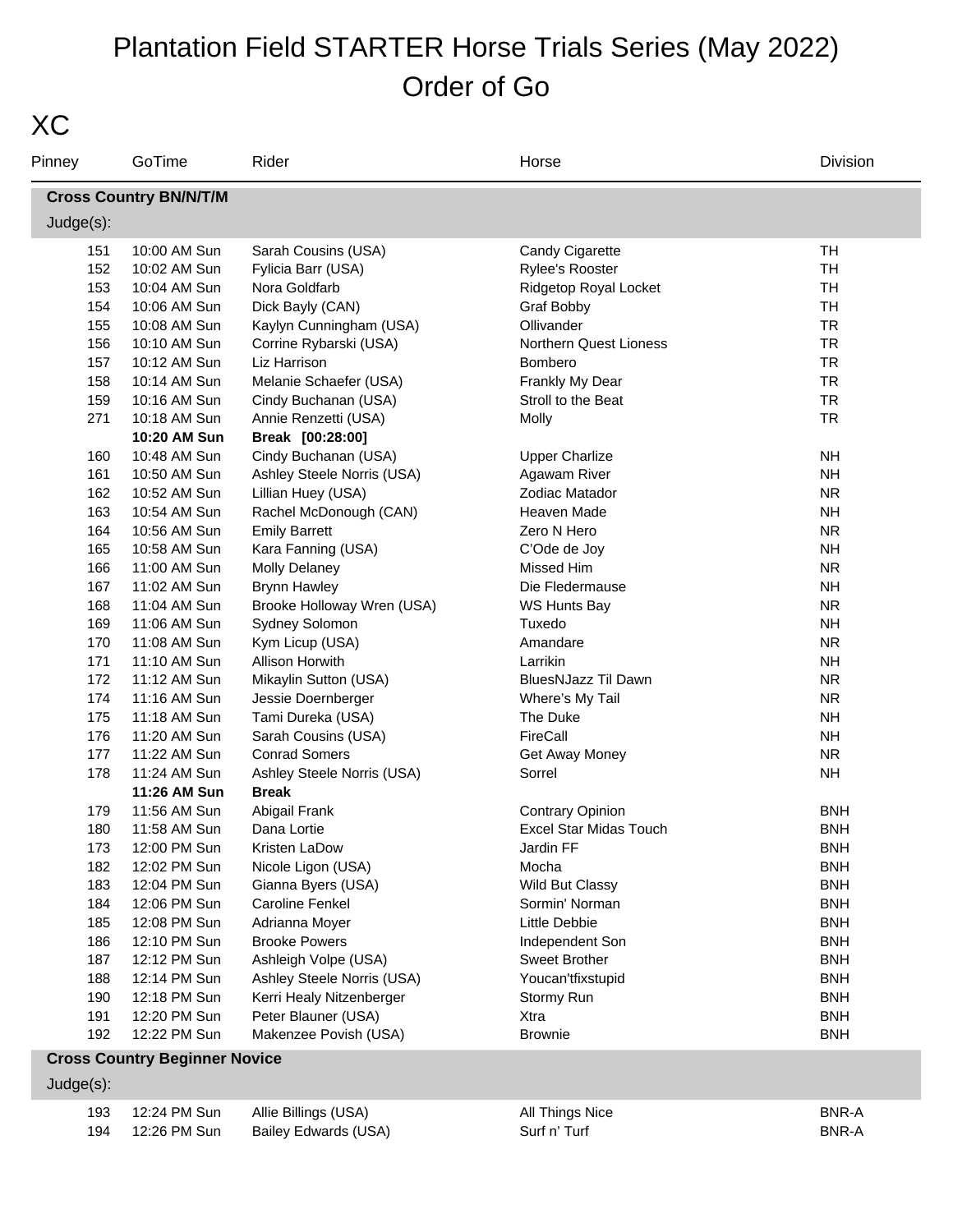### XC

| Pinney    | GoTime                        | Rider                    | Horse                   | Division     |
|-----------|-------------------------------|--------------------------|-------------------------|--------------|
| 195       | 12:28 PM Sun                  | Briana Barr (USA)        | Stormin' Normin         | <b>BNR-A</b> |
| 196       | 12:30 PM Sun                  | Kaleigh Collett (USA)    | NoteWorthy              | <b>BNR-A</b> |
| 197       | 12:32 PM Sun                  | Jordan Penland           | Misty's Irish Mist      | <b>BNR-A</b> |
| 198       | 12:34 PM Sun                  | Alexa Kosofsky (USA)     | FLS Piltown Bay         | <b>BNR-A</b> |
| 199       | 12:36 PM Sun                  | Roxanne Rice (USA)       | Balmoral                | <b>BNR-A</b> |
| 200       | 12:38 PM Sun                  | Alice Goodall (USA)      | Roxy                    | <b>BNR-A</b> |
| 201       | 12:40 PM Sun                  | William Slater (USA)     | Sir Wallace             | <b>BNR-A</b> |
| 202       | 12:42 PM Sun                  | Sydney Cannon            | Princess Fernanda       | <b>BNR-A</b> |
| 203       | 12:44 PM Sun                  | Katherine Elbert (USA)   | Patrick Henry           | BNR-B        |
| 204       | 12:46 PM Sun                  | Maggie Glynn (USA)       | <b>Battle Royalty</b>   | BNR-B        |
| 205       | 12:48 PM Sun                  | Nathaniel Cousins (USA)  | Walle                   | BNR-B        |
| 206       | 12:50 PM Sun                  | Claudia Geczy            | <b>Truthful Saint</b>   | BNR-B        |
| 207       | 12:52 PM Sun                  | Kathleen Cuca            | Chequer                 | BNR-B        |
| 208       | 12:54 PM Sun                  | Ella Lucas (USA)         | Gooig Cove              | BNR-B        |
| 209       | 12:56 PM Sun                  | June Hillman (USA)       | Jd Superstar            | BNR-B        |
| 210       | 12:58 PM Sun                  | Andrew Lapp (USA)        | Coach                   | BNR-B        |
| 211       | 01:00 PM Sun                  | Deborah Rice (USA)       | Godric                  | BNR-B        |
| 212       | 01:02 PM Sun                  | Heather Fritchman        | Exmoor Xander           | <b>BNR-B</b> |
|           | 01:04 PM Sun                  | Break [00:26:00]         |                         |              |
|           | <b>Cross Country BN/N/T/M</b> |                          |                         |              |
| Judge(s): |                               |                          |                         |              |
| 181       | 01:30 PM Sun                  | Dawn Nelson (USA)        | <b>Big Bad Shack</b>    | SH-A         |
| 272       | 01:32 PM Sun                  | Angi Bevers (USA)        | Heathcliff              | SH-A         |
| 213       | 01:34 PM Sun                  | Robyn Weaver (USA)       | Lawyers in Love         | SH-A         |
| 214       | 01:36 PM Sun                  | Abigail Frank            | Exile "Remy"            | SH-A         |
| 215       | 01:38 PM Sun                  | Nicole Ligon (USA)       | Wisdom                  | SH-A         |
| 216       | 01:40 PM Sun                  | Elsie Boehmler           | Chip                    | SH-A         |
| 217       | 01:42 PM Sun                  | Kyra Caffrey (USA)       | Never Gone South        | SH-A         |
| 218       | 01:44 PM Sun                  | <b>Caroline Fenkel</b>   | <b>Ideal Concerto</b>   | SH-A         |
| 219       | 01:46 PM Sun                  | Roxanne Rice (USA)       | Grid Iron               | SH-A         |
| 220       | 01:48 PM Sun                  | Kristin Schlachter (USA) | Devine Luck             | SH-A         |
| 221       | 01:50 PM Sun                  | Kaylyn Cunningham (USA)  | Malibu In Motion        | SH-A         |
| 222       | 01:52 PM Sun                  | <b>Conrad Somers</b>     | Prime Time              | SR-A         |
| 223       | 01:54 PM Sun                  | Max Seifert (USA)        | <b>Tahkodha Princes</b> | SR-A         |
| 224       | 01:56 PM Sun                  | Becca Kaplan (USA)       | Quick Charge            | SR-A         |
| 225       | 01:58 PM Sun                  | Ollie Hovermill (USA)    | Hasta Luego             | SR-A         |
| 226       | 02:00 PM Sun                  | Sabrina Watson           | Monster                 | SR-A         |
| 227       | 02:02 PM Sun                  | Drew Crowther            | King of Disko           | SR-A         |
| 228       | 02:04 PM Sun                  | <b>Gregory Newell</b>    | <b>BE Victory Dance</b> | SR-A         |
| 229       | 02:06 PM Sun                  | Sundene Lodge (USA)      | Misty's Sunfire         | SR-A         |
| 230       | 02:08 PM Sun                  | Julia Jennings (USA)     | <b>High Hopes</b>       | SR-A         |
| 231       | 02:10 PM Sun                  | Caroline Stuart (USA)    | Take Me to Paris        | SR-A         |
| 232       | 02:12 PM Sun                  | Erin Altringer           | Star                    | SR-A         |
| 233       | 02:14 PM Sun                  | Vivian Ceppetelli        | Walk The Line           | SR-B         |
| 234       | 02:16 PM Sun                  | Kira Stockar             | Unbuttoned              | SR-B         |
| 235       | 02:18 PM Sun                  | Mackenna Murray (USA)    | Jimmie                  | SR-B         |
| 236       | 02:20 PM Sun                  | Leah Zabarenko           | A Real Cooley           | SR-B         |
| 237       | 02:22 PM Sun                  | Bella Figaniak           | Spock                   | SR-B         |
| 238       | 02:24 PM Sun                  | Annalise Woody Scott     | Wyatt                   | SR-B         |
| 239       | 02:26 PM Sun                  | Alexandra Robbins        | Sir Winston             | SR-B         |
|           |                               |                          |                         |              |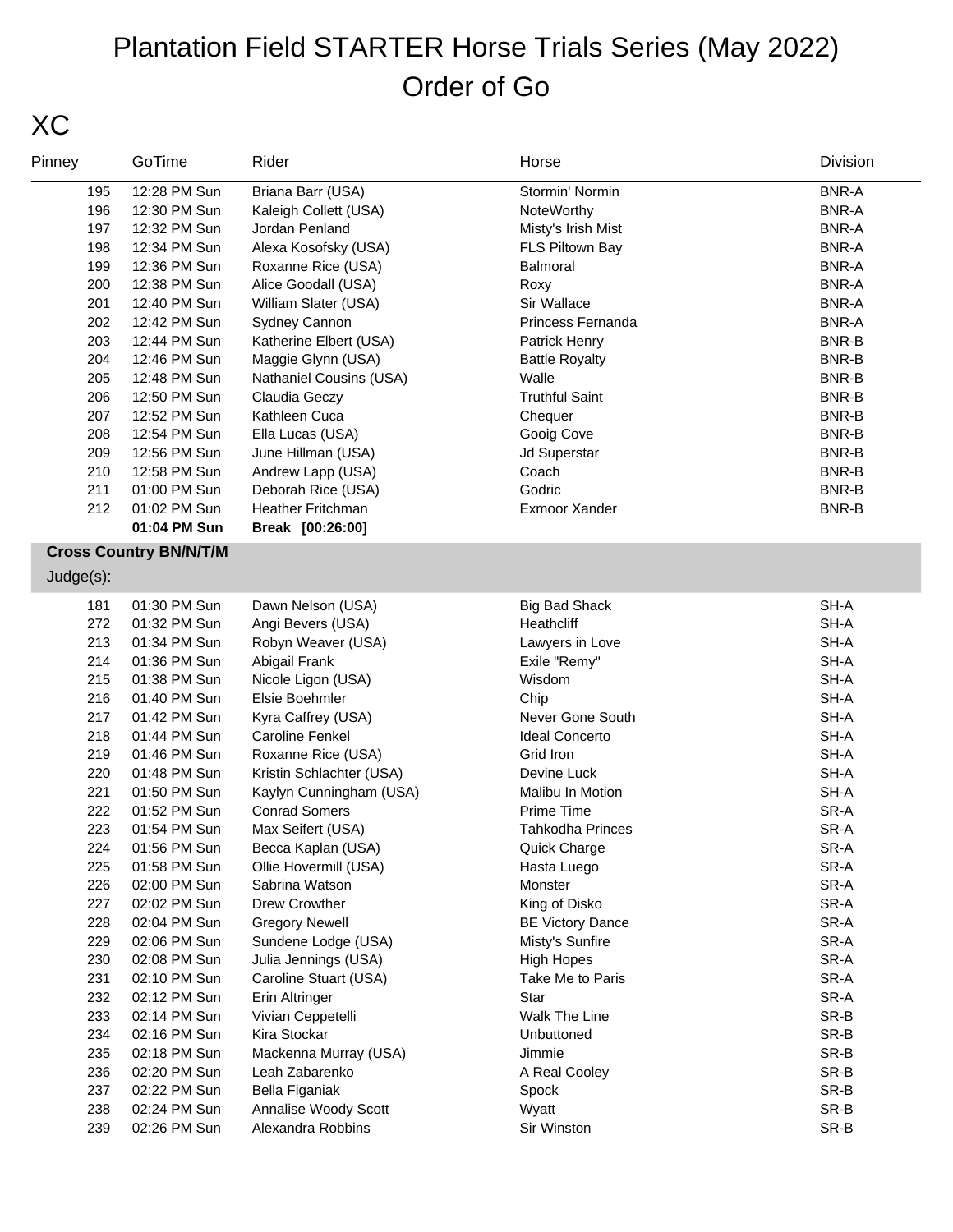## XC

| Pinney | GoTime       | Rider                        | Horse                      | Division  |
|--------|--------------|------------------------------|----------------------------|-----------|
| 240    | 02:28 PM Sun | Heather Walker               | One Diego                  | SR-B      |
| 241    | 02:30 PM Sun | Molly Oblack                 | <b>Belmont</b>             | SR-B      |
| 242    | 02:32 PM Sun | Anna Homsey (USA)            | Levi                       | SR-B      |
| 243    | 02:34 PM Sun | Jolie Demchur (USA)          | Why Wouldn't We            | SH-B      |
| 244    | 02:36 PM Sun | Julie Pifer (USA)            | Magnific C'Imagination     | SH-B      |
| 245    | 02:38 PM Sun | Emilija Zygelyte             | Sydney                     | SH-B      |
| 246    | 02:40 PM Sun | Lauren Perry (USA)           | Prince William G           | SH-B      |
| 247    | 02:42 PM Sun | Rebecca Brown (USA)          | Humble Pie                 | SH-B      |
| 248    | 02:44 PM Sun | Mariette McIntyre            | Play Boy Skoal             | SH-B      |
| 249    | 02:46 PM Sun | <b>Bradley Champagne</b>     | Nicciola KW                | SH-B      |
| 250    | 02:48 PM Sun | Kristin Schlachter (USA)     | <b>Windblown Tree</b>      | SH-B      |
| 251    | 02:50 PM Sun | Barbara Miller (USA)         | Cory                       | SH-B      |
| 252    | 02:52 PM Sun | Amy Warren                   | Major Attitude             | SH-B      |
| 253    | 02:54 PM Sun | Sarah McCloy Gallagher (USA) | Excel Star in the Black    | SH-B      |
|        | 02:56 PM Sun | Break [00:30:00]             |                            |           |
| 254    | 03:26 PM Sun | Olivia Klara (USA)           | Rafiki                     | <b>EH</b> |
| 255    | 03:28 PM Sun | Kelly Komisor (USA)          | <b>CRF Coal</b>            | EH        |
| 256    | 03:30 PM Sun | Alane Becket (USA)           | En Pointe                  | EH        |
| 257    | 03:32 PM Sun | Kerra Johnson (USA)          | Gideon                     | EH        |
| 258    | 03:34 PM Sun | Kachine Dixon                | Parker                     | EH        |
| 259    | 03:36 PM Sun | Erika South (USA)            | <b>Tilted Halo</b>         | ER        |
| 260    | 03:38 PM Sun | Liza Heid                    | Minnie Mouse               | <b>ER</b> |
| 261    | 03:40 PM Sun | Leigh Oblack                 | Tally Ho                   | <b>ER</b> |
| 262    | 03:42 PM Sun | Adlai Kaplan (USA)           | <b>Balius Drumcolligan</b> | ER        |
| 263    | 03:44 PM Sun | <b>Daniel Reiter</b>         | Homer                      | <b>ER</b> |
| 264    | 03:46 PM Sun | Mary MacLachlan              | Jagger                     | ER        |
| 265    | 03:48 PM Sun | <b>Haley Sweet</b>           | <b>Nautical Nonsense</b>   | ER        |
| 266    | 03:50 PM Sun | Katie Dougherty              | Heza Pretty Zippo          | ER        |
| 267    | 03:52 PM Sun | Deidra Slough (USA)          | Deanfield Ice Queen        | ER        |
| 268    | 03:54 PM Sun | <b>Riley Richman</b>         | <b>Little Chaos</b>        | <b>ER</b> |
| 269    | 03:56 PM Sun | <b>Catherine Oblack</b>      | Leroy                      | ER        |
| 270    | 03:58 PM Sun | Darby Reinbold (USA)         | Good Graces AKA Grace      | ER        |